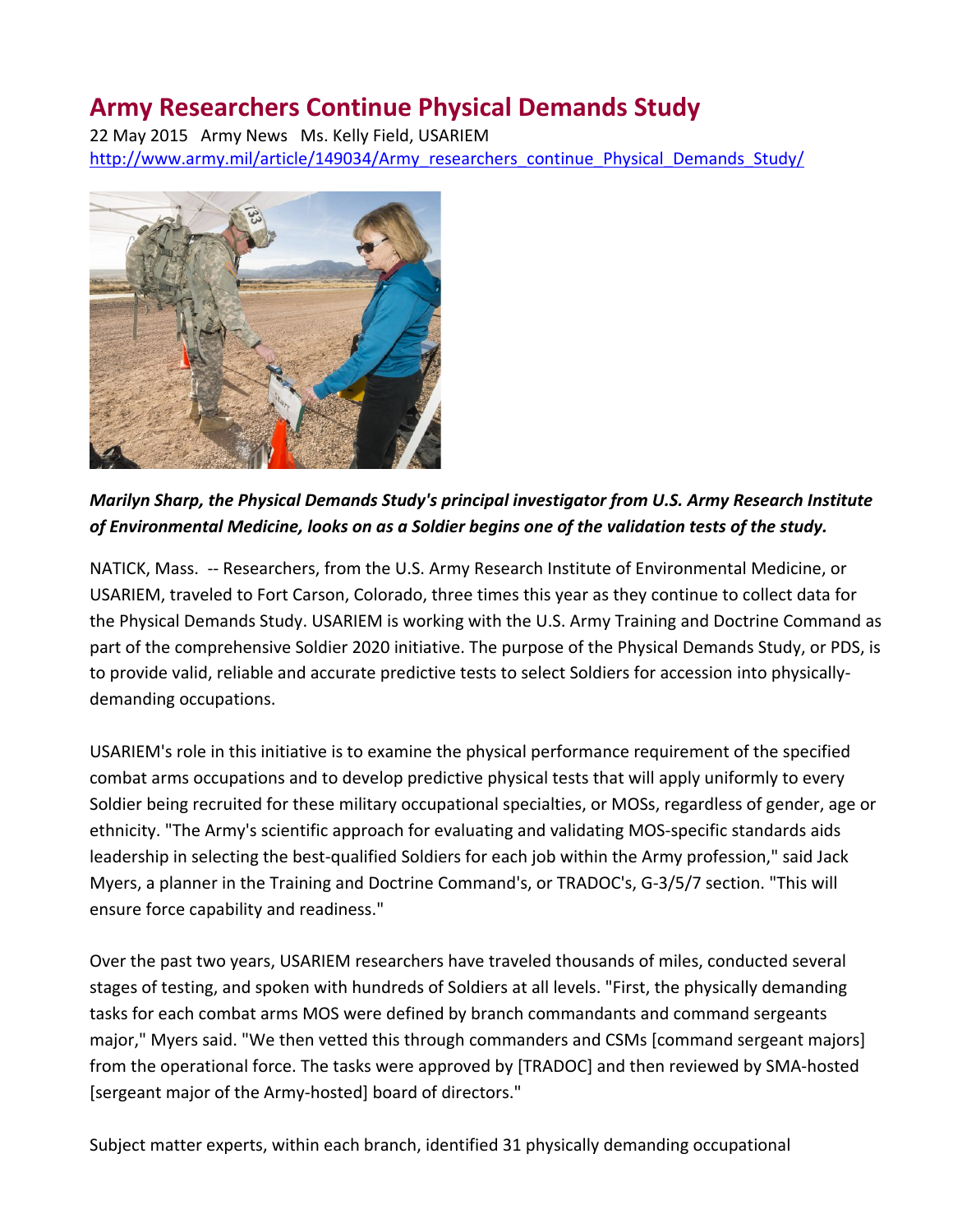requirements necessary to be successful in combat MOSs. Once the tasks were identified and verified, TRADOC conducted the first phase of testing to verify tasks, conditions and standards across the operational force. The 31 tasks were validated by having more than 500 Soldiers from eight brigades heavy and light units - throughout five installations perform the tasks. While the task validation events were conducted by TRADOC, USARIEM researchers were able to observe the Soldiers in action.

"During each verification, we learned a lot about the tasks while making measurements related to task standards, such as weight lifted, number of repetitions, and distances walked," said Marilyn Sharp, the study's principal investigator from USARIEM.

The first action taken by USARIEM, for the PDS, was to conduct focus group interviews with junior and senior enlisted Soldiers to obtain feedback on the accuracy and completeness of the tasks identified for their respective MOSs. By and large, Soldiers in the focus groups confirmed that the tasks, conditions and standards were appropriate.

USARIEM then observed and measured small groups of male and female Soldiers performing each of the 31 critical tasks in a controlled laboratory environment. This enabled researchers to take measurements to examine the physiological demands of each task. Measurements included heart rate, respiration, oxygen consumption, perceived exertion and time to completion for each individual Soldier. "We then observed these same tasks in a more controlled lab experiment, with Soldiers performing tasks to standard in combat gear," Sharp said. "This allowed us to compare measurements like heart rate, oxygen consumption, and the Soldier's perception of how hard they were working."

Sharp said that these measurements were very controlled and that all participants had to complete the task the same way. Researchers then compared physiological requirements of tasks, skill, equipment, perception of difficulty and importance to MOS. "We categorized each task by the type of movement needed - lift, carry, pull, et cetera, - and the physical demands, the muscle strength, power, muscular endurance and aerobic endurance, and then ranked the tasks by difficulty level," Sharp said. "The tasks with the highest physical demands were selected as representative of that MOS. "We reported the critical tasks selected to each schoolhouse and got their concurrence that these would serve as the basis from which we would build the predictive models."

The tasks with the highest physical demands were then simplified into task simulation tests. These simulations captured the physically-demanding aspects, but they removed the highly-skilled portions of the tasks.

The first trip to Fort Carson was used to determine the reliability of the task simulations. Soldiers performed the tasks four times over a two-week period to identify learning effects and to ensure that a Soldier scored similarly over the course of each test. If the test was not reliable or a similar score was not obtained from test to test, the simulation was unsuitable. Once the reliability of the task simulations was established, a suite of predictive tests was selected by subject matter experts.